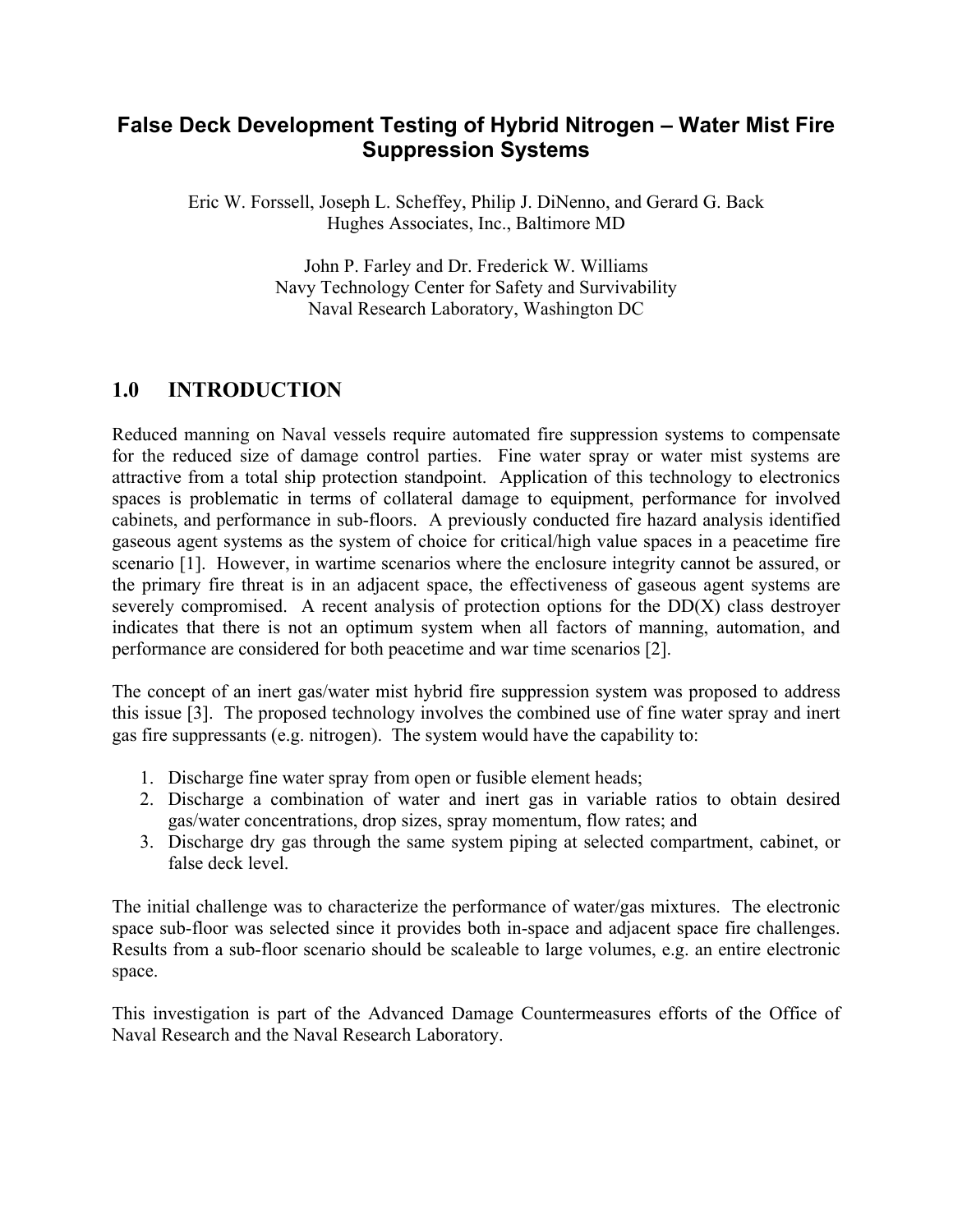## **2.0 OBJECTIVE**

The objective of this investigation was to develop the system parameters, independent of hardware, that correlate to effective fire protection, in terms of both extinguishment of fires within the sub-floor, and protection from exposure fires below the sub-floor.

## **3.0 APPROACH**

This investigation was broken into two main aspects. The first aspect was the extinguishment of fires within the sub-floor space. The approach for this aspect consisted of developing the nonhardware dependant system parameters for the hybrid system that results in extinguishment of the test fires. These non-hardware dependant parameters included water mist suspended concentration, water mist drop size, nitrogen concentration and nitrogen discharge time.

Preliminary theoretical investigation into the hybrid system requirements revealed a linear relationship between the water mist concentration and the nitrogen concentration requirements [4,5]. The results of this preliminary investigation are given in Figure 1. In this investigation, the water mist is assumed to be 100% efficient in that all the mist reaching the fire is vaporized and raised to the flame temperature absorbing the energy output of the flame, and the nitrogen reduces the amount of oxygen available to the flame reducing the amount of energy produced, until a flame temperature of 1600 K cannot be maintained and the fire is extinguished.

The application rate required to maintain a given suspended water mist concentration is equal to the fall out rate of the mist due to gravity plus that lost due to interaction with the enclosure boundaries and other surfaces within the enclosure. Figure 2 illustrates the relationship between the minimum required mist application rate and nitrogen requirements [4,5].

The second aspect of this investigation was the boundary cooling and radiation absorbance provided by the water mist in protecting from an exposure fire below the sub-floor. The effects of the water mist application can be approximated through an estimate of the mist application rate required to limit the temperature in the sub-floor as shown in Figure 3. These requirements can be estimated through an energy balance in the sub-floor as illustrated in equations (1) and  $(2)$ :

If 
$$
T_{SF} \leq T_{sat}
$$
\n $Q_{Fire} = (\psi \Delta H v + C_{H2O,L}(T_{SF} - T_{H2O,amb}))Q_{mist}$ \n\nIf  $T_{SF} > T_{sat}$ \n $Q_{Fire} = (\Delta H v + C_{H2O,L}(T_{Sat} - T_{H2O,amb}) + C_{PH2O,V}(T_{SF} - T_{sat}))Q_{mist}$ \n $(2)$ 

Where  $T_{SF}$  is the temperature in the sub-floor [K],  $T_{H2O,amb}$  is the ambient water temperature [K],  $Q_{\text{Fire}}$  is the heat transferred into the sub-floor due the below deck surface [kW],  $\psi$  is the fraction of the water mist that is vaporized,  $Q_{\text{mist}}$  is the application rate of the mist (water only) [kg/sec],  $Cp_{H2O,V}$  if the heat capacity of water vapor [kJ/kg K], and  $C_{H2O,L}$  is the heat capacity of liquid water [kJ/kg K]. Note, this energy balance assumes that all the non-vaporized mist exits the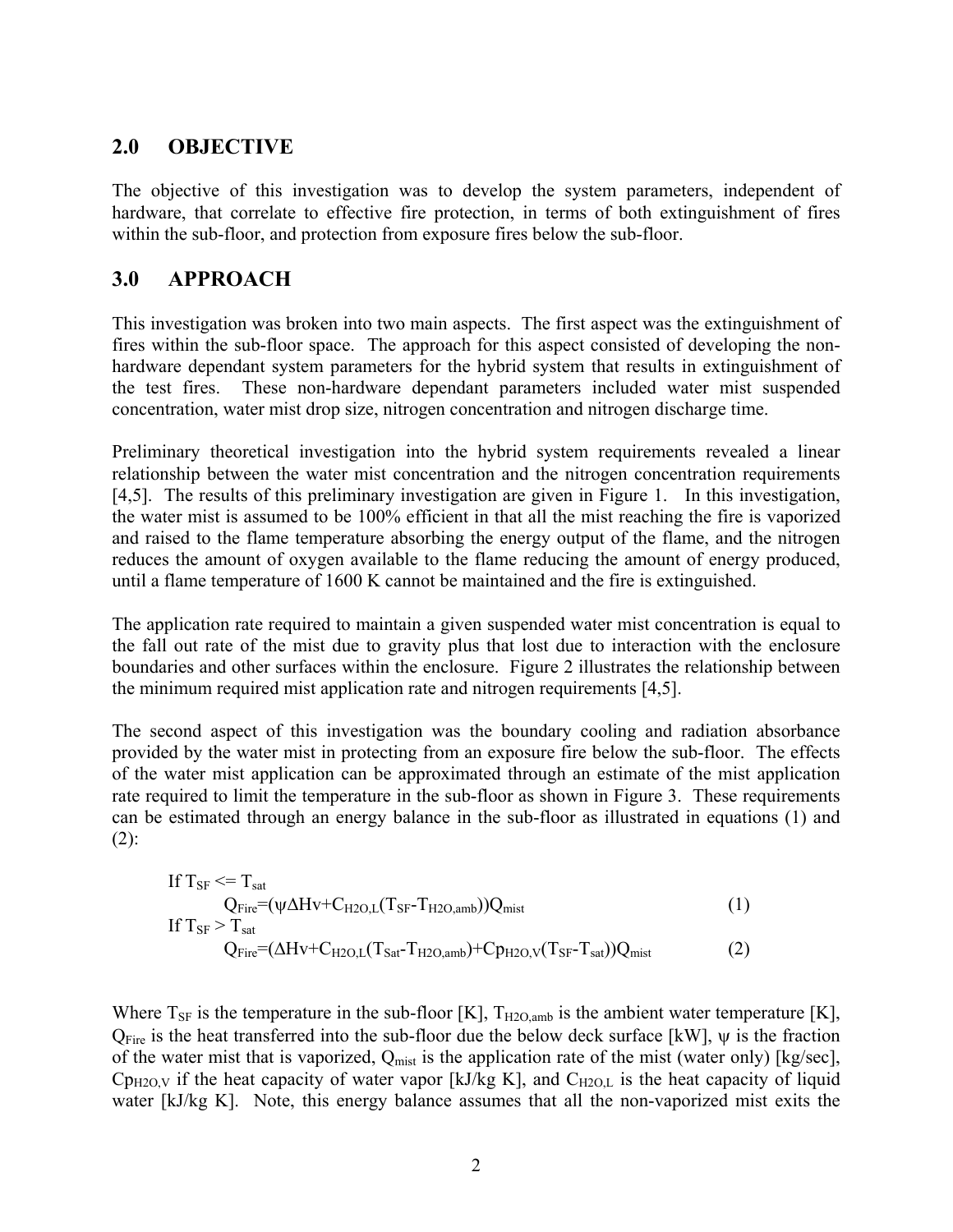enclosure at the sub-floor air temperature, ignores the effects of air movement into or out of the enclosure, and no heat loss through the unheated compartment boundaries. The fraction of the mist vaporized is also a function of the sub-floor temperature, which can be estimated as follows:

$$
\psi = P_{v,T}/P_{atm} \tag{3}
$$

Where  $P_{v,T}$  is the vapor pressure of water at temperature T [kPa] and  $P_{atm}$  is the atmospheric pressure [kPa].



Hybrid System Concentration Requirements

**Figure 1 - Hybrid Nitrogen-Water Mist Concentration Requirements**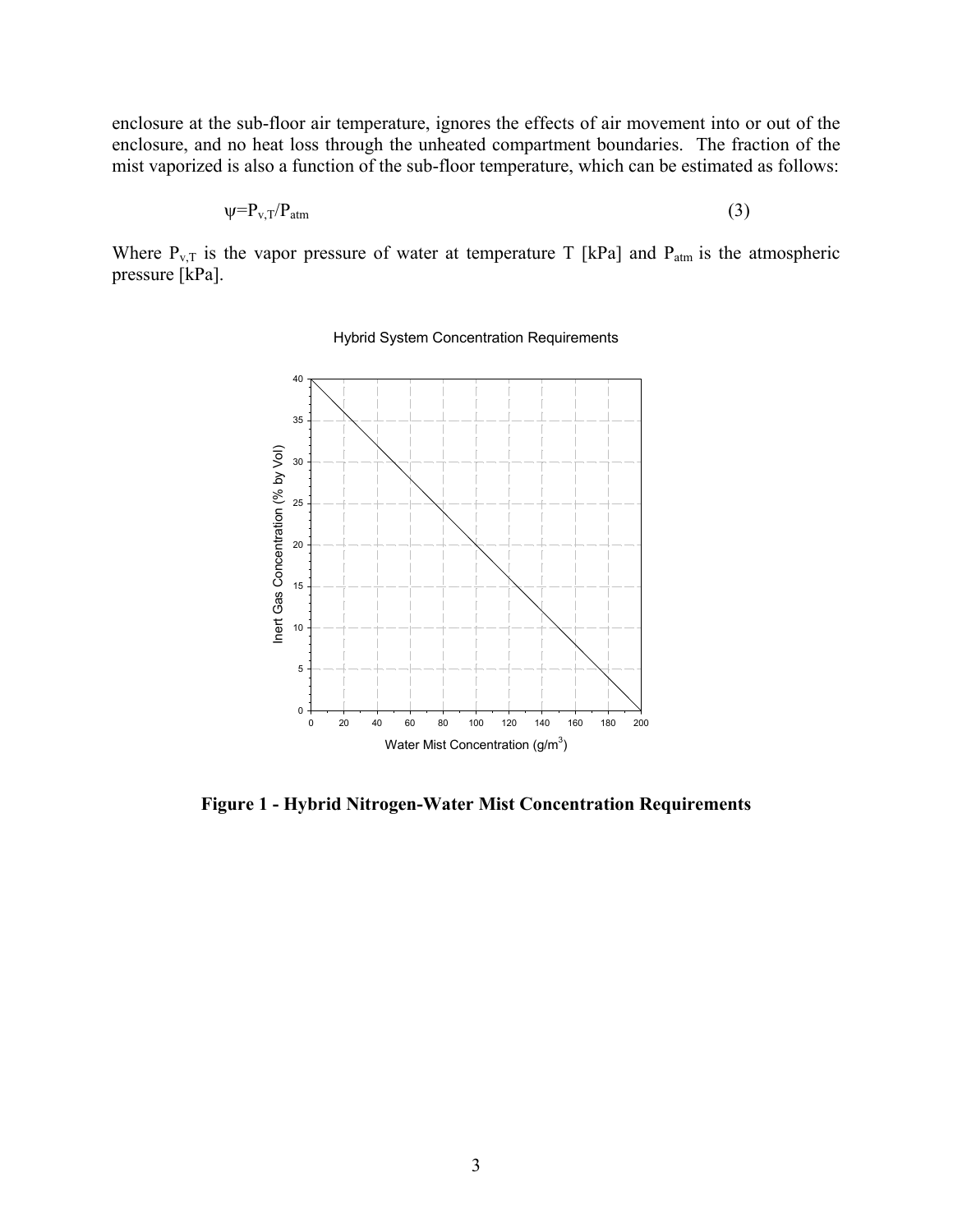## **System Parameters Based on a Flame Temperature Correlation**

**Assume Limiting Adiabatic Flame Temperature = 1600 °K**





**Figure 3 – Required Water Mist Application Flux Required to Limit Sub-Floor Temperature as a Function of the Below Deck Fire Exposure Referenced to Heated Deck Surface Area**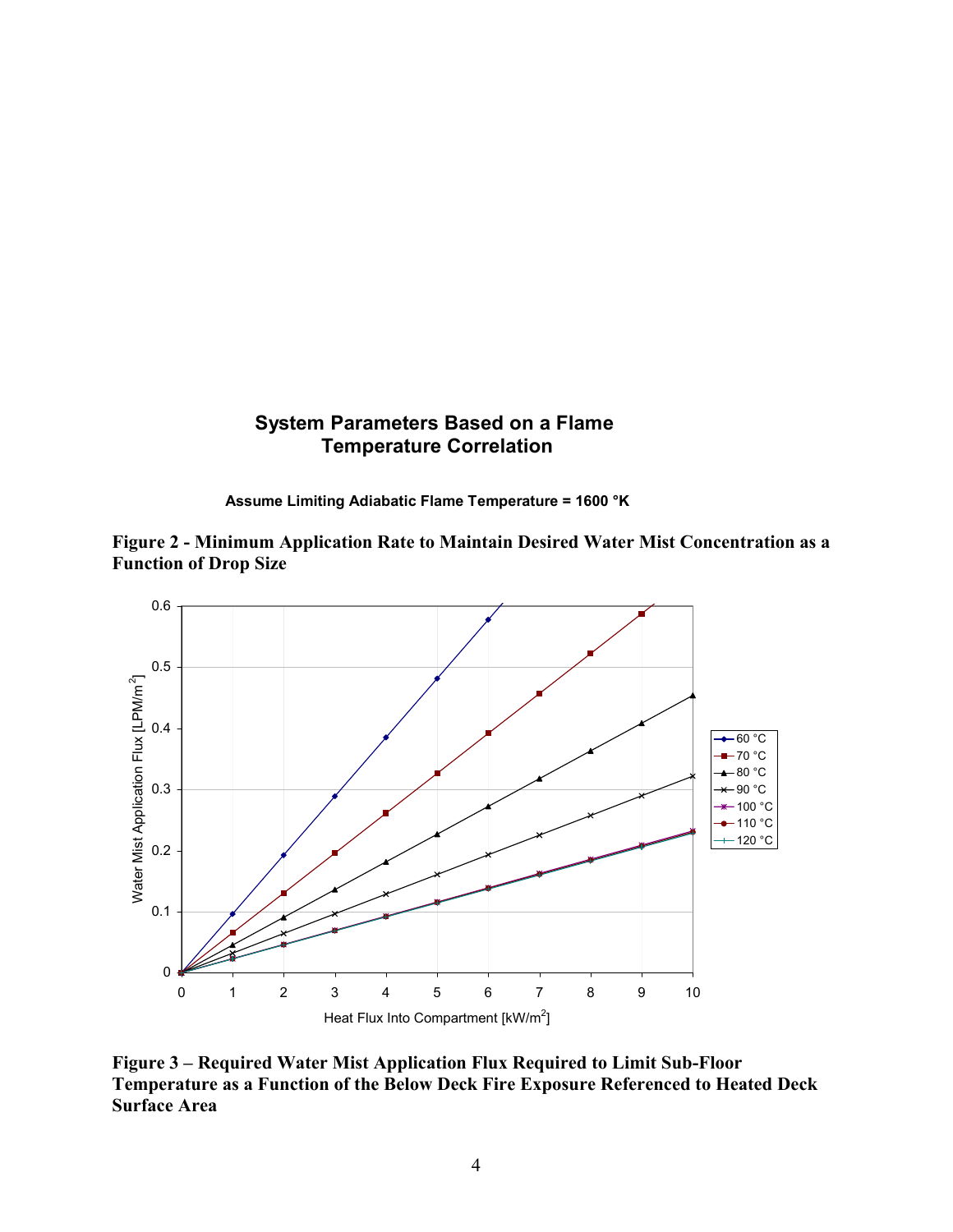#### **4.0 TEST SETUP**

#### **4.1 Test Enclosure**

A simulated false deck 2.0 x 1.9 x 0.3 m (6.5 x 6.1 x 1.0 ft) was constructed from 6.7 mm (1/4") thick steel plate over an angle iron frame as shown in Figures 4 through 6. The top deck consists of nine 0.61 x 0.61 m (2 x 2 ft) panels that can be lifted off in order to gain access to the subfloor area.

The simulated false deck was supported 0.61 m (2 ft) above the ground to facilitate below deck heating. This heating was accomplished with nine propane burners located 7.6 cm (3 in) below the lower deck surface as shown in Figure 7. Skirts, 0.3 m (1 ft) were attached to two adjacent sides below the deck level of the mock-up to reduce the convective losses from the burners.



**Figure 4 - Elevation Schematic of Simulated False Deck/Sub-Floor** 



**Figure 5 - Plan Schematic of Simulated False Deck/Sub-Floor**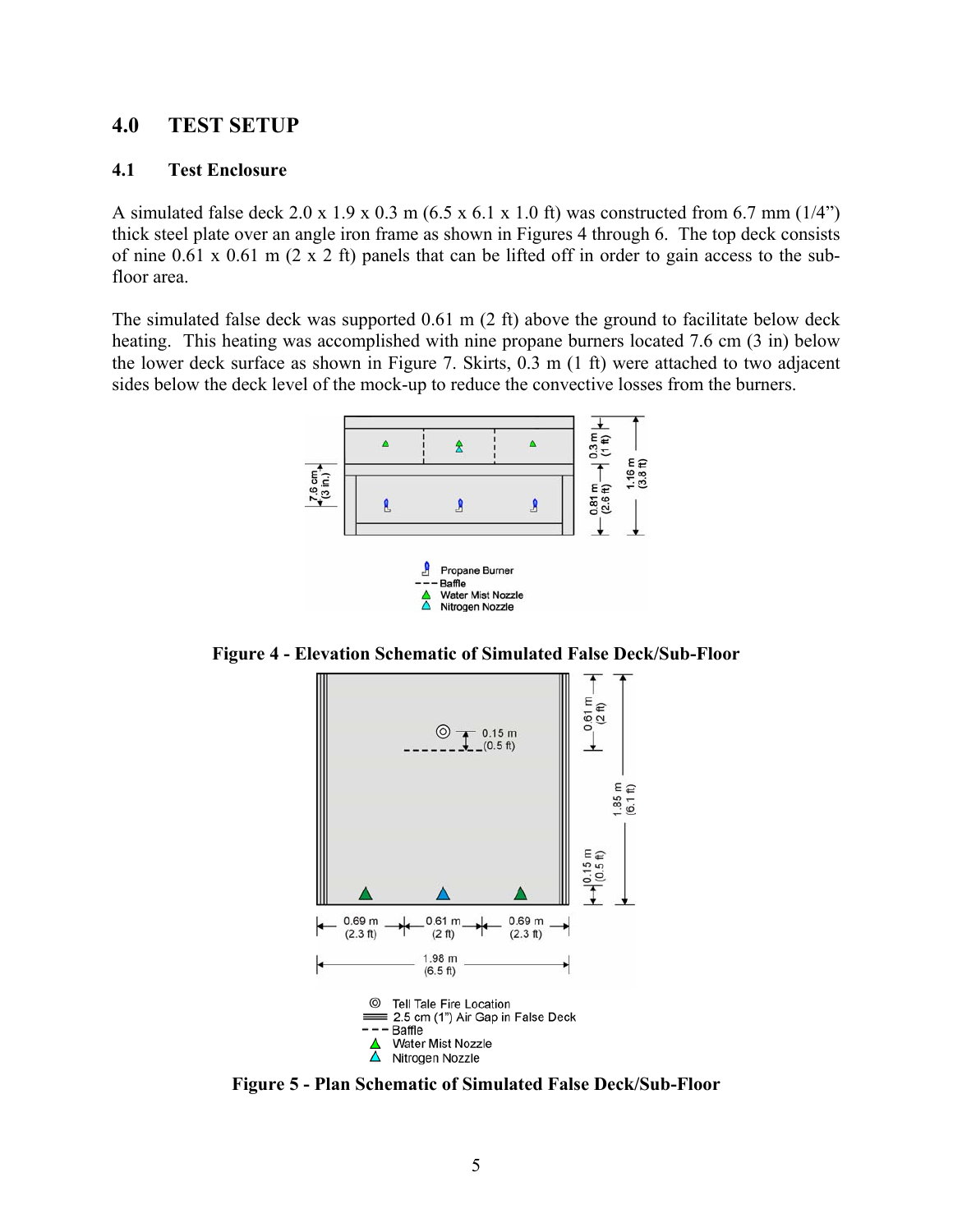

**Figure 6 - Photograph of Test Enclosure** 



**Figure 7 - Photograph Showing Below Deck Heating Burners**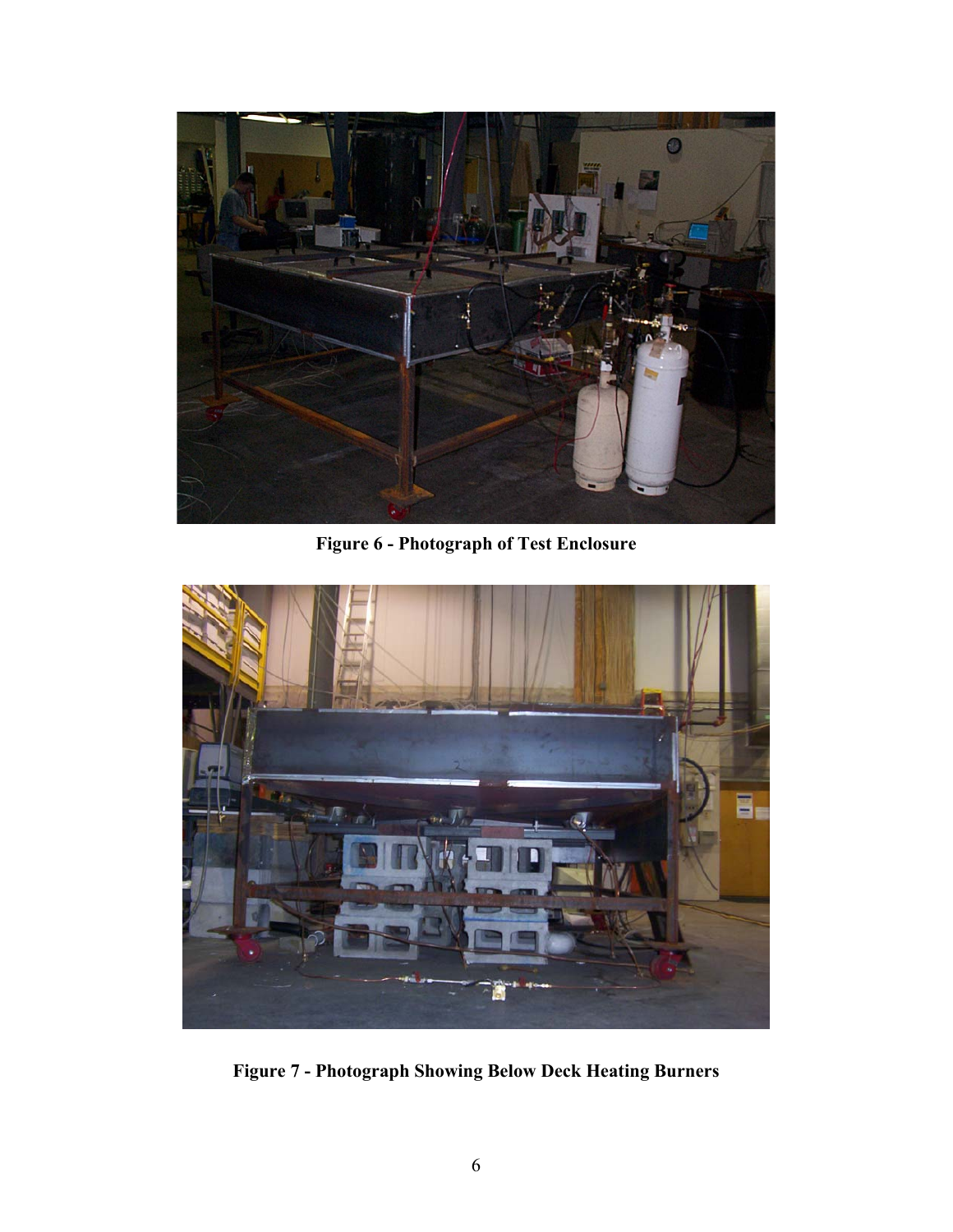#### **4.2 Fire Scenarios**

Two fire scenarios were utilized during these tests. The first of these involved a "telltale" nheptane can fire. The telltale can fire was similar in construction to that specified by Underwriters Laboratories in their clean agent standards UL-2127 [6] and UL-2166 [7]. The cup was 7.6 cm (3 in) in diameter, had a wall thickness of 5.50 mm (.216 in) corresponding to schedule 40 steel pipe, 10 cm (4 in) in height and fueled with 120 ml of n-heptane floating on a water substrate to result in a 5 cm freeboard. The telltale cup was placed 15 cm (6 in) from a vertical baffle located 0.61 m (2 ft) from the back wall and 0.61 m (2 ft) in length. This location is shown in Figure 5.

 The second fire scenario consisted of a plastic sheet array similar that utilized in UL 2127 [6] and UL 2166 [7]. This array was scaled down to utilize two 5 x 10 x 9.5 cm  $(2 \times 4 \times 0.375 \text{ in})$ sheets of polypropylene with 1.27 cm (0.5 in) gaps between the sheets. The array was held in place by one 6.8 mm (.25 in) all thread rod suspended from an angle aluminum frame. The array was ignited by 5 cm (2 in) square pan, fueled with 3 ml of n-heptane. The array was centered behind the baffle with the plastic sheets running parallel to the baffle. The center of the array was 15 cm  $(6 \text{ in})$  from the baffle.

## **4.3 Hybrid Water Mist and Inert Gas Systems**

Five water mist generation methods were employed during these tests. The first consists of highpressure hydraulic atomizing nozzles (Spraying Systems LN Series). These nozzles were used to generate the relatively course 100 micron drop size mists. These nozzles produce a  $70^{\circ}$  to  $90^{\circ}$ hollow cone spray pattern. In utilizing these nozzles, a gasoline powered pressure washer was utilized to supply the water to a three-nozzle manifold attached to the near end of the simulated sub-floor. The water mist system flow rate was controlled by upstream pressures and by the nozzle orifice size.

The second method utilized the same set-up as the first, except that the LN Series Nozzles were replaced with impingement style Bete Fog Nozzle PJ Series Nozzles. This results in a finer atomized, lower momentum water mist to be generated. Average drop size is approximately 25 microns.

The third method consists of a multi-orifice tube (Micro-Mist Water Mist System) located at mid-height of the front wall of the sub-floor and was utilized to generate the 25 micron drop size mists. The flow-rate and drop size was controlled by the pressure of the water at the nozzle. Each of the nozzles on the tube produces a  $90^\circ$  full cone mist pattern. The gasoline powered pressure washer was utilized to provide water in this set-up as well.

The fourth method utilized air-atomizing nozzles (Spraying Systems SUE Series Nozzles) to generate the 50 micron drop size mists. These nozzles produce a 45° flat fan pattern oriented parallel to the lower deck of the test enclosure. A three-nozzle manifold similar to the one utilized in the first technique was used with this technique. Note that air was utilized to atomize the water flow from these nozzles to allow the amount of nitrogen added to be controlled separately.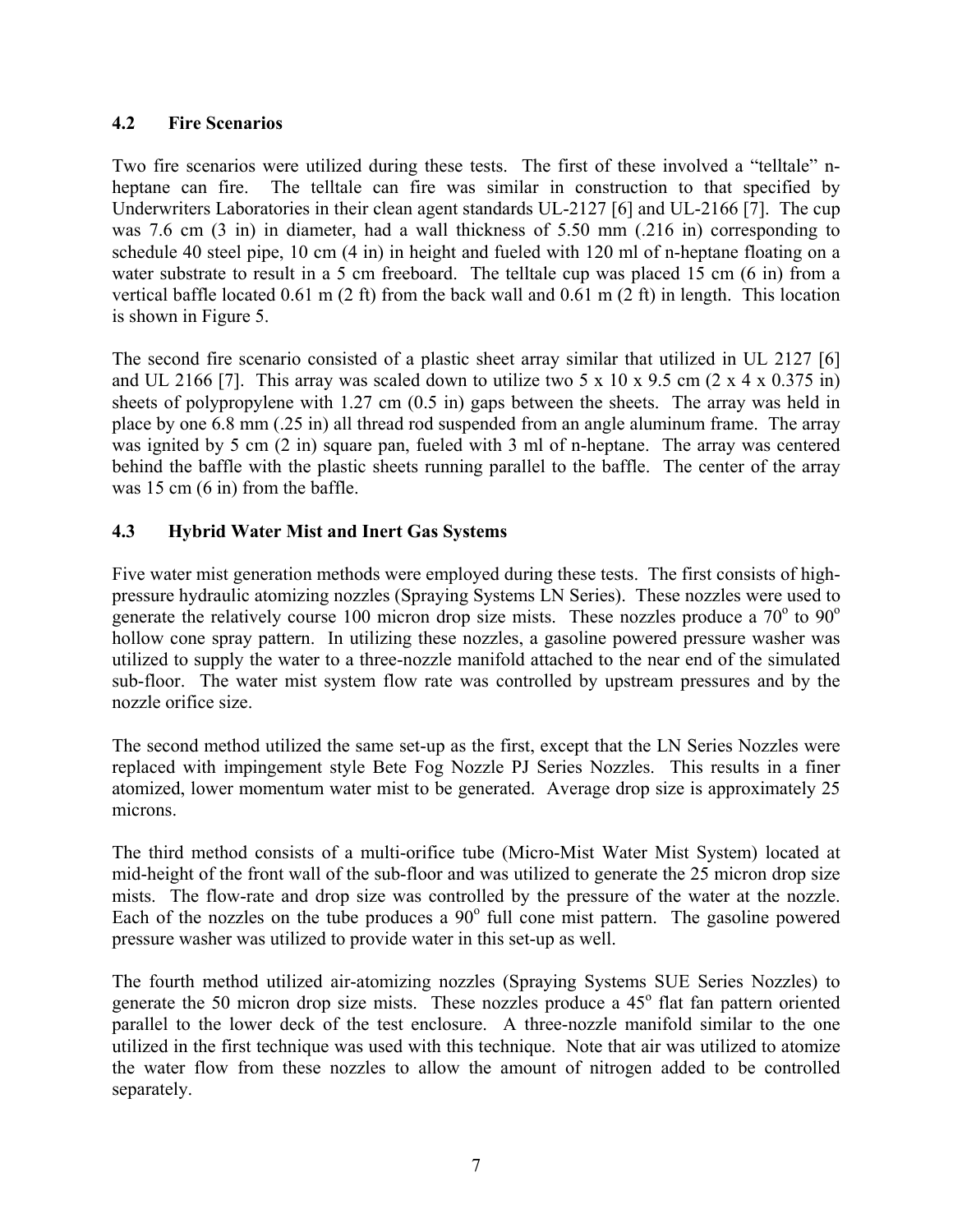The fifth water mist system (NanoMist System) utilized an ultrasonic technique to generate the fine water droplets and an air stream to carry the generated droplets into the enclosure. The generated mist was introduced into the enclosure through a 10 cm (4 in) circular opening in a top cover plate 15 cm (6 in) from the front wall of the enclosure. The generate water mist has an average drop size of approximately 7 microns.

The nitrogen system consisted of a nominal 24.3 l (0.86 ft3) cylinder that discharged through a single nozzle located below the water mist nozzle(s). The discharge rate was controlled by the nozzle orifice size and the amount of nitrogen added was determined by the initial charge in the cylinder.

# **5.0 RESULTS AND DISCUSSION**

## **5.1 Extinguishment Tests**

Extinguishment tests were conducted with both the single n-heptane telltale fire and the polypropylene sheet array fire. In tests with the telltale fire, the fire was allowed a 60 second pre-burn prior to water mist system activation. In tests with the polypropylene array fire, the fire was allowed a 120 second pre-burn prior to water mist system activation. The cover plate directly above the test fire was removed during the pre-burn period and replaced just prior to water mist activation. With the exception of the nitrogen alone tests, the nitrogen system was activated 60 seconds after the water mist system. This allowed the mist to build up its concentration prior to nitrogen application. During the nitrogen alone tests, the nitrogen system was activated at the end of the pre-burn period.

The nitrogen system, by itself, was able to extinguish both the single telltale and the polypropylene array fires at a design concentration of 25% by volume. This concentration was lower than the cup burner value of 31% by volume [8], evidencing some help from oxygen depletion from the fire to cause extinguishment.

The results of the extinguishment testing with both the telltale fire and the polypropylene array are given in Figures 8 and 9. With the exception of the NanoMist System, none of the water mist systems tested was able to extinguish the single telltale fire or the polypropylene array fire by itself. This is consistent with the inside enclosure mist characterization tests where the mist concentration was measured to be much lower than the 200 gm/m<sup>3</sup> theoretical requirement.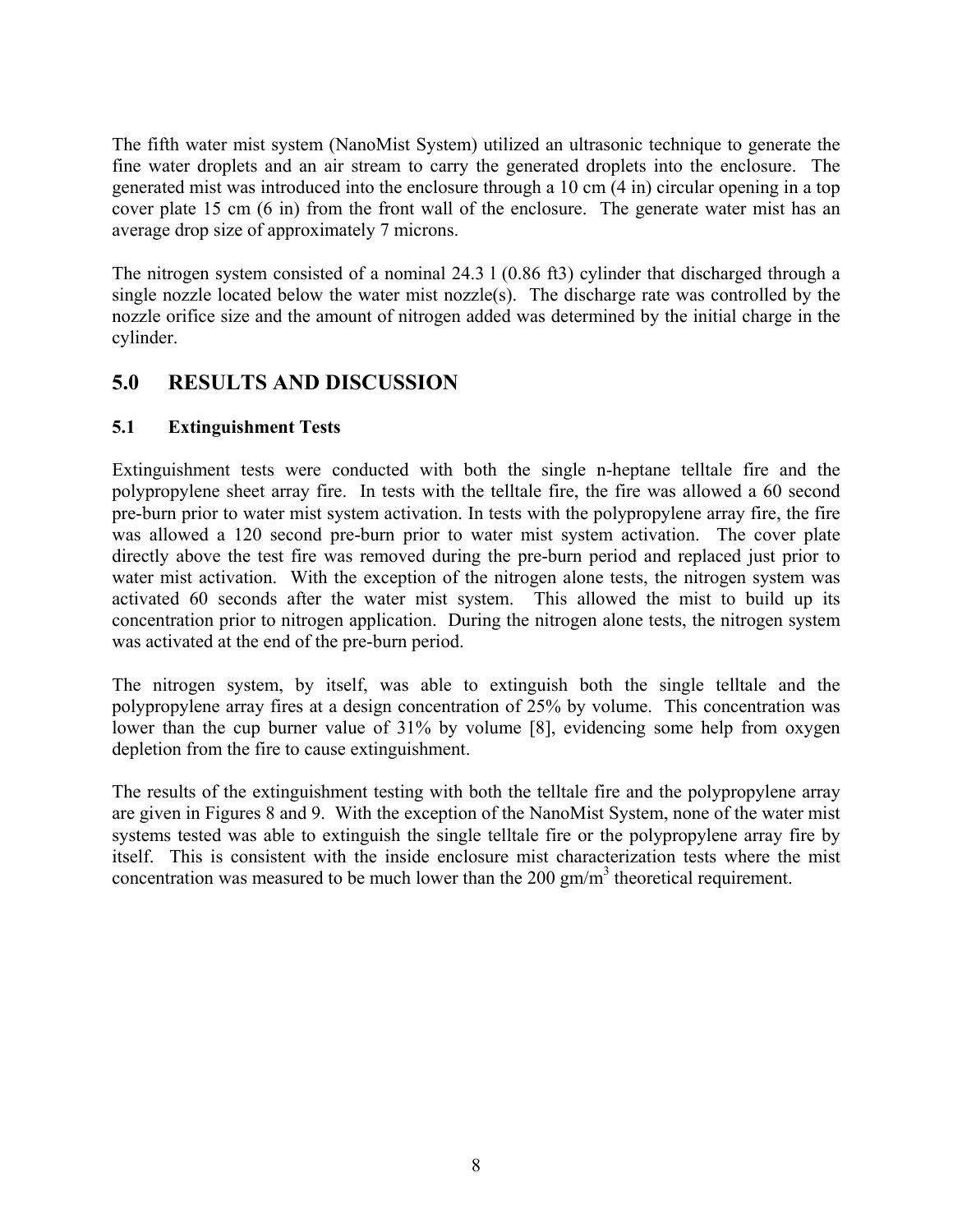

**Figure 8 - Telltale Fire Extinguishment Results** 



**Figure 9 – Polypropylene Array Fire Extinguishment Results**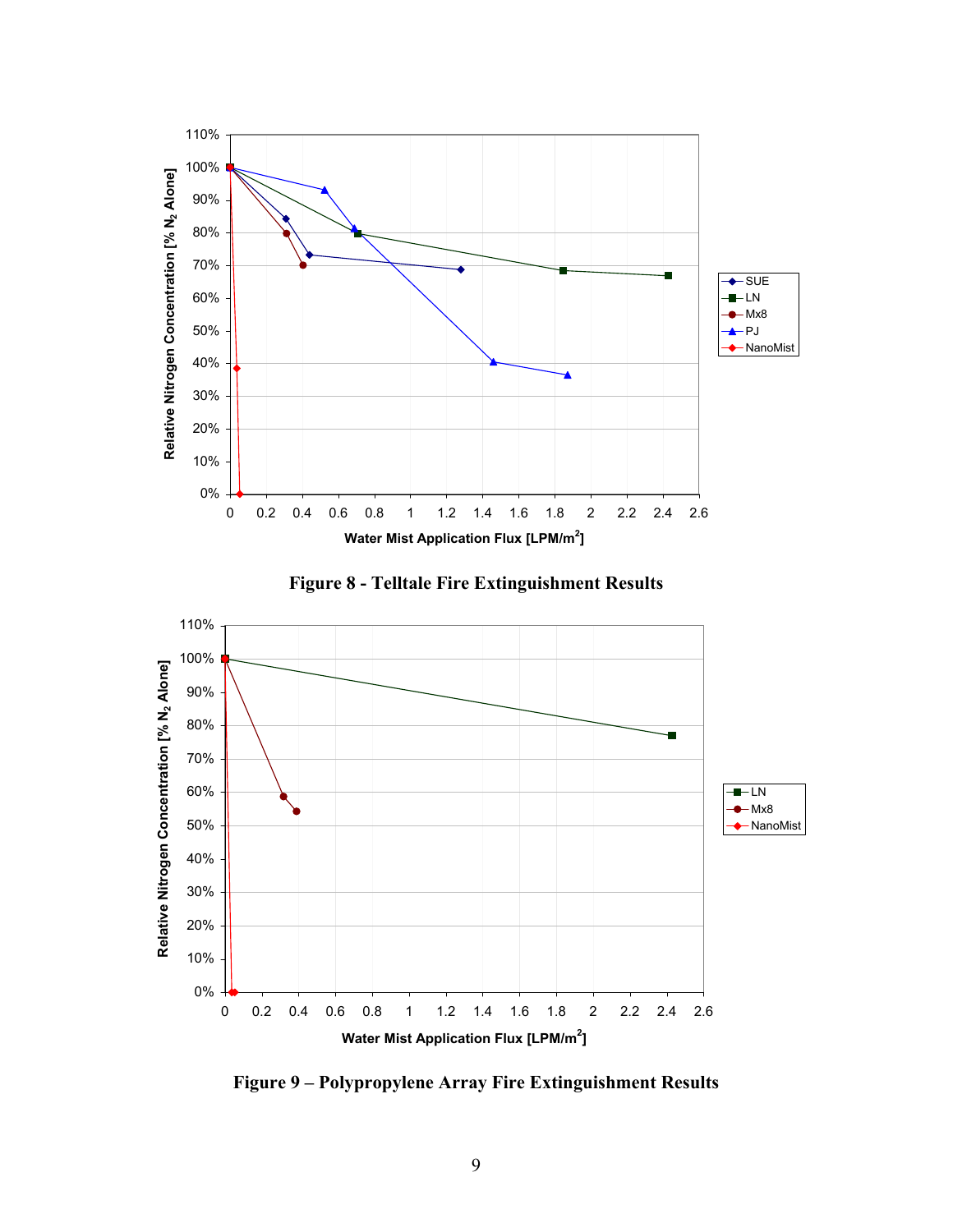#### **5.2 Below Deck Fire Exposure Tests**

During these tests, the propane flow to the burners was 21 SLPM (44 SCFH) for a total heat output of 30 kW (32 Btu/s) or 8.0 kW/m2 (0.78 Btu/ft2 s). The pre-heat time prior to activation of the water mist system was 20 min. The lower surface temperatures had reached approximately 350 C (662 F) by the end of the pre-heat period. The air temperatures in the center of the mock-up had reached approximately 140 C (284 F).

The results of these tests are summarized in Table 1. The water mist application caused a rapid decrease in the air temperature in the false deck mock-up. The amount of the reduction before leveling off was a function of the application as predicted from Figure 3. The measured air temperatures in the center of the mock-up during the below deck heating test is given in Figure 10.

The radiant heat flux measured at the top of the mock-up, showed a marked decrease as illustrated in Figure 11 upon system activation in all of these tests. The total heat flux, however, showed an increase upon system activation as illustrated in Figure 12. The increased total heat flux would, at least, appear to contradict the cooling effects of the water mist application in the sub-floor with respect to the heat transferred to the space above the sub-floor. This would result in the upper floor temperature heating up faster than it would have without the water mist application, however, the final temperature would be reduced to not exceed the air temperature in the sub-floor.

|                        | <b>Number</b>  |                   |              |                 |         |               |                                                  |                           |         |                          |         |
|------------------------|----------------|-------------------|--------------|-----------------|---------|---------------|--------------------------------------------------|---------------------------|---------|--------------------------|---------|
|                        | of             | <b>Water Flow</b> |              | <b>Air Flow</b> |         |               |                                                  | <b>Air Temp at Center</b> |         |                          |         |
|                        | <b>Nozzles</b> | <b>Flow</b>       |              | <b>Flow</b>     |         | Water         |                                                  | of Mock-Up at             |         | Final Air Temp at        |         |
|                        | or             | Rate              | <b>Flux</b>  | Rate            | Changes | Concentration |                                                  | <b>System Activation</b>  |         | <b>Center of Mock-up</b> |         |
| Type                   | Misters        | [LPM]             | [LPM/ $m2$ ] | [L/s]           | [#/hr]  |               | [%wt] $\left[\frac{\text{g}}{\text{m}^3}\right]$ | $[^{\circ}C]$             | $[^oF]$ | [°C]                     | $[^oF]$ |
| SUE-15 Air             |                |                   |              |                 |         |               |                                                  |                           |         |                          |         |
| <b>Atomizing Flat</b>  | 3              | 1.59              | 0.43         | 6.4             | 20.4    |               |                                                  | 125                       | 257     | 80                       | 176     |
| Fan 45° Pattern        |                |                   |              |                 |         |               |                                                  |                           |         |                          |         |
| <b>LN-8 Hollow</b>     |                |                   |              |                 |         |               |                                                  |                           |         |                          |         |
| Cone 91° Pattern       | 3              | 9.3               | 2.52         |                 |         |               |                                                  | 125                       | 257     | 53                       | 127     |
|                        |                |                   |              |                 |         |               |                                                  |                           |         |                          |         |
| <b>MicroMist MX 8</b>  | 12             | 1.5               | 0.41         |                 |         |               |                                                  | 140                       | 284     | 85                       | 185     |
|                        |                |                   |              |                 |         |               |                                                  |                           |         |                          |         |
|                        | 1              | 0.16              | 0.043        | 5.7             | 17.9    | 28.1%         | 469                                              | 150                       | 302     | 134                      | 273     |
| <b>NanoMist System</b> |                |                   |              |                 |         |               |                                                  |                           |         |                          |         |
|                        | $\mathbf 1$    | 0.14              | 0.038        | 8.1             | 25.6    | 19.3%         | 287                                              | 130                       | 266     | 120                      | 248     |
|                        |                |                   |              |                 |         |               |                                                  |                           |         |                          |         |
|                        | $\overline{2}$ | 0.22              | 0.060        | 11.4            | 35.8    | 21.2%         | 322                                              | 135                       | 275     | 93                       | 199     |
|                        | $\overline{2}$ | 0.23              | 0.062        | 14.6            | 46.1    | 17.9%         | 262                                              | 147                       | 297     | 106                      | 223     |

**Table 1 – Below Deck Heating Summary**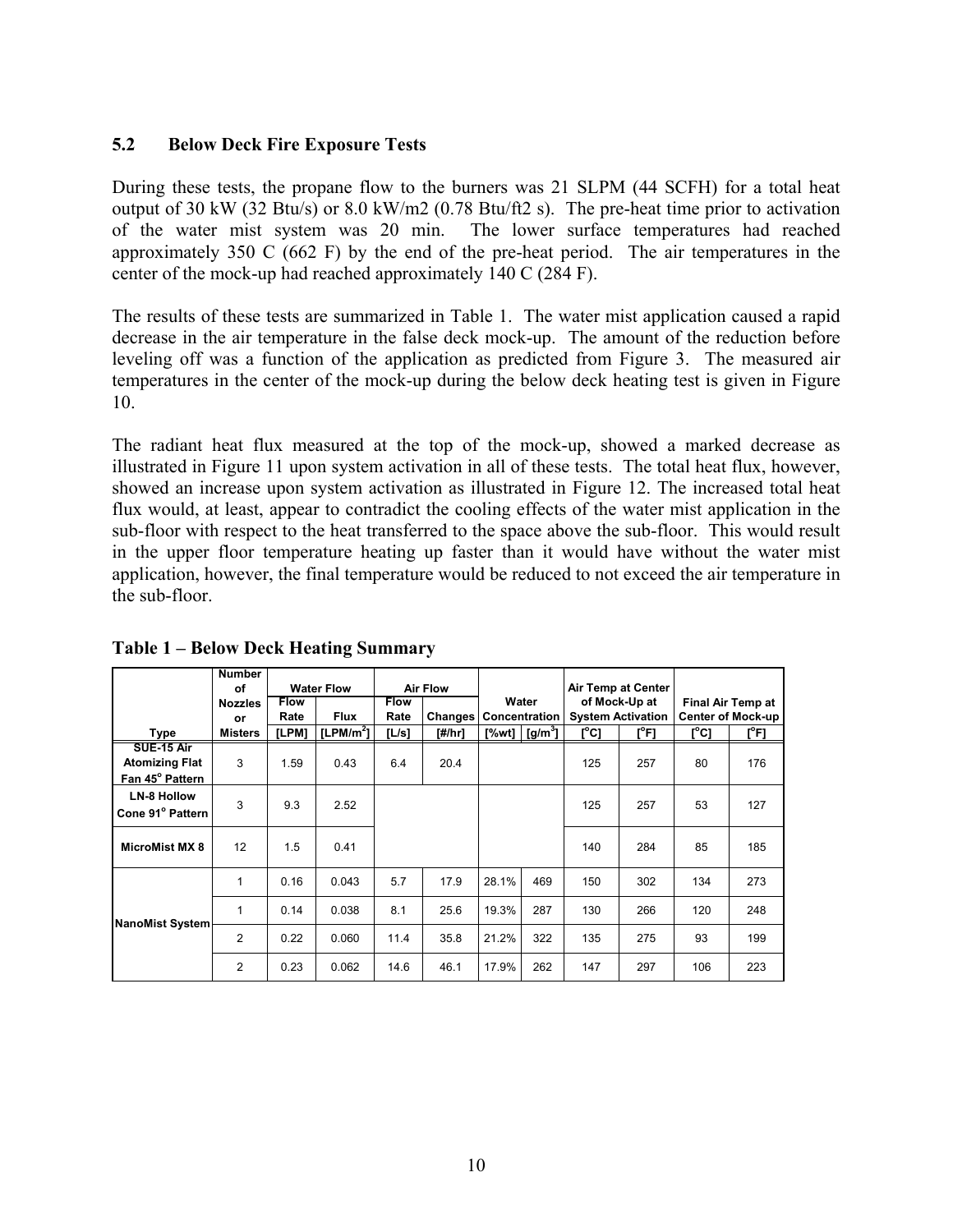

**Figure 10 – Air Temperatures in the Center of Sub-Floor during Below Deck Heating Test with Air Atomization (SUE-15 Nozzles) – 8.0 kW/m<sup>2</sup> Exposure** 



**Figure 11 – Radiant Heat Flux at Top of Sub-Floor during Below Deck Heating Test with NanoMist System (Two Misters – Air Flow of 36 changes/hr) – 8.0 kW/m<sup>2</sup> Exposure**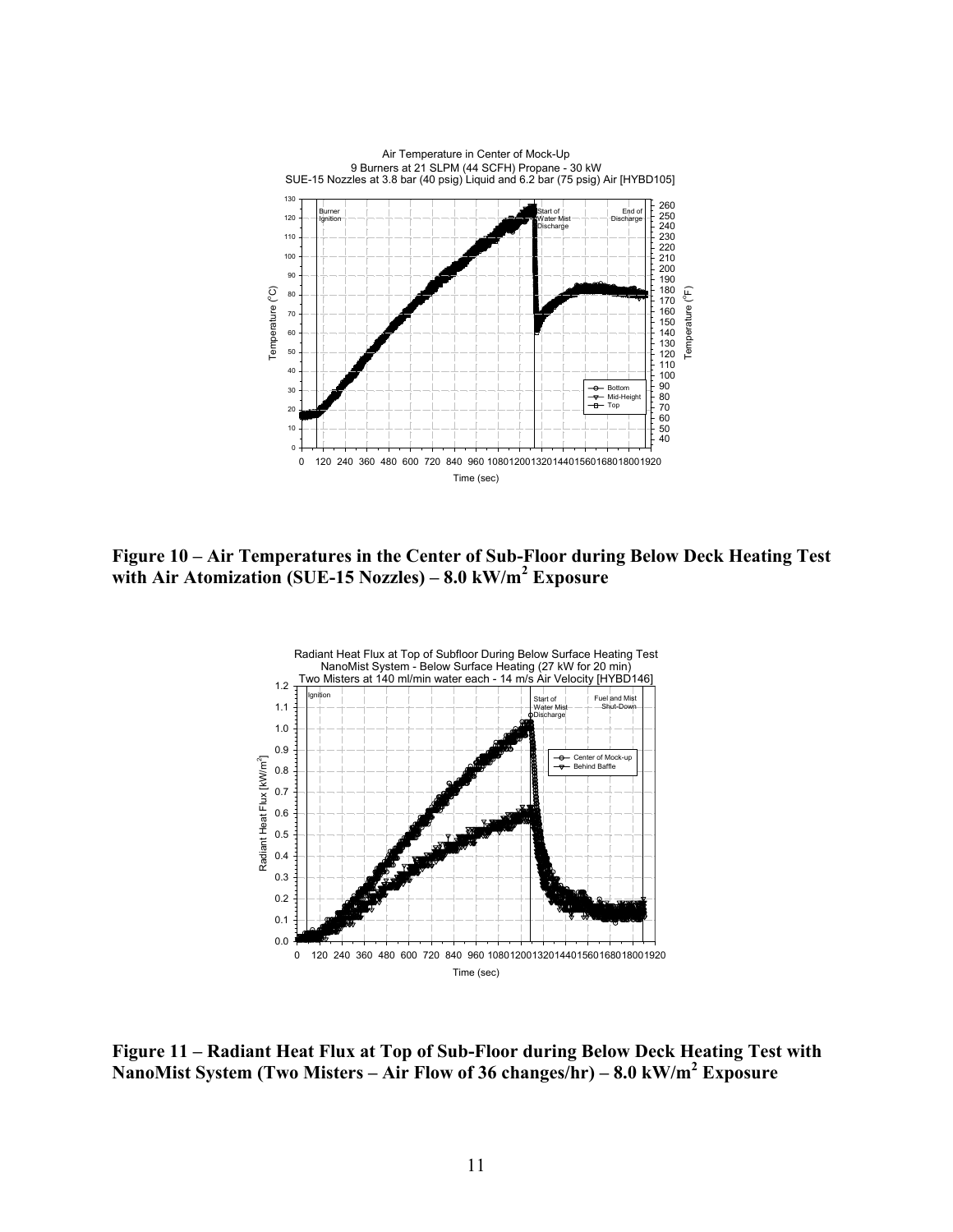

**Figure 12 – Total Heat Flux at Top of Sub-Floor during Below Deck Heating Test with NanoMist System (Two Misters – Air Flow of 36 changes/hr) – 8.0 kW/m<sup>2</sup> Exposure** 

## **6.0 CONCLUSIONS**

Five water mist systems have been tested, coarse atomization single fluid water mist system incorporating Spraying Systems LN Series Nozzles, fine atomization single fluid water mist system incorporating a Micro-Mist MX8 Nozzle Tube, single fluid water mist system employing impingement style Bete PJ Series Nozzles, air atomized water mist system incorporating Spraying Systems SUE Series Nozzles and the NanoMist System which incorporates an ultrasonic atomization technique with a carrier air stream. Only the NanoMist System was able to extinguish the telltale fire by itself. The system incorporating the PJ Series Nozzles was able to reduce the nitrogen requirements to 40% of that required utilizing nitrogen alone, but at an elevated application flux. The systems incorporating the LN Series Nozzle, the SUE Air Atomizing Nozzles and the Micro-Mist Nozzle tube provided an approximate 30% reduction in the required nitrogen to cause extinguishment by itself.

These water mist systems were able to moderate the temperatures with in the false deck/sub-floor area in the below deck fire exposure scenario. The temperature to reduced to below the normal boiling point of water, 100  $\rm{^oC}$ . This ability is a function of the water mist application flux relative to the exposed heat flux through the deck.

## **7.0 CONTINUING INVESTIGATION**